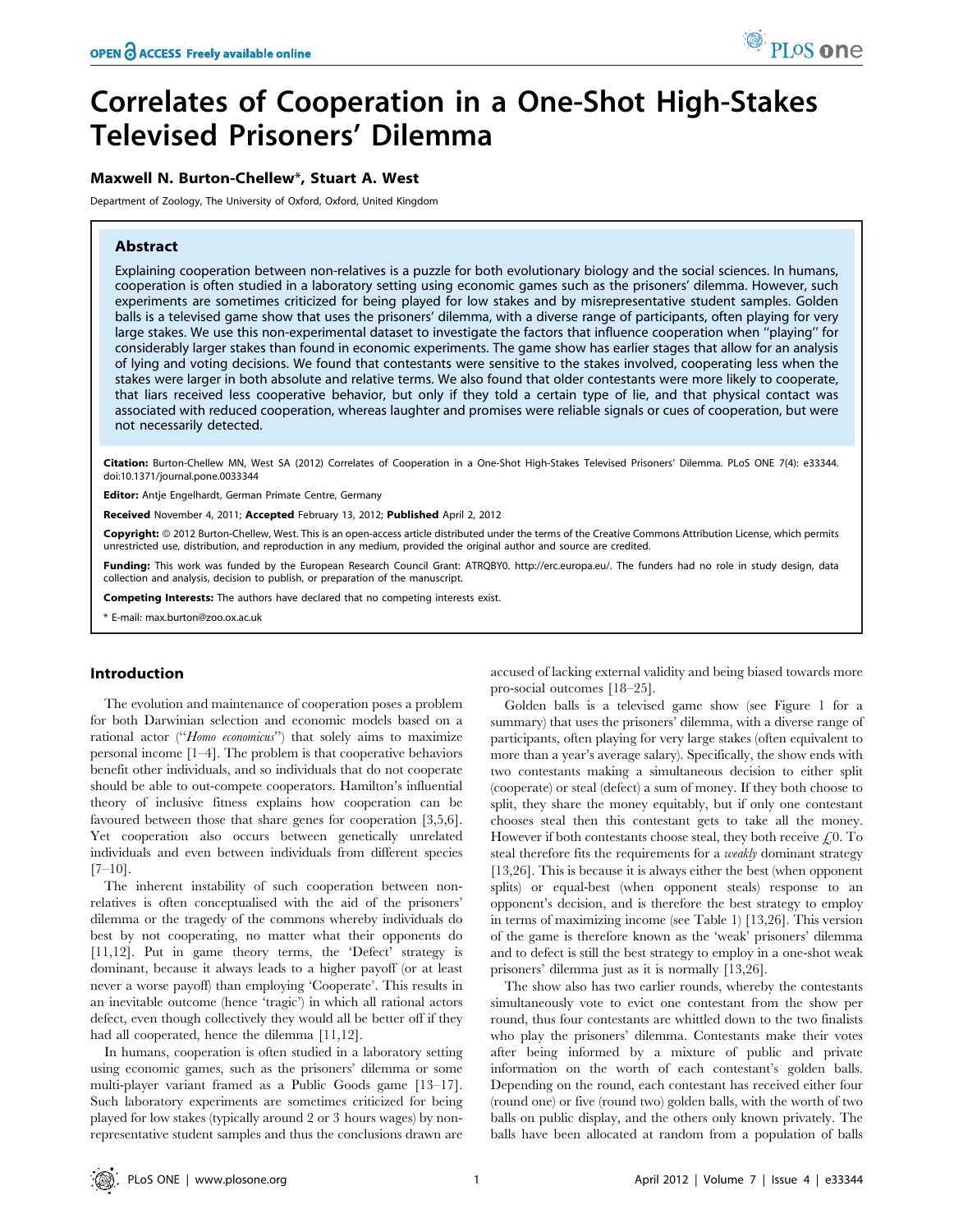

Figure 1. A summary of the game show procedure showing the distribution of balls and players by round, along with when certain variables were observed and recorded. The following text is a brief glossary followed by detailed description of each round. Golden balls: the 'golden' spheres that contain either cash values inside ('£££') or the word 'killer', in which case they are a 'killer ball'. - **£££ Cash balls:** range in value from £10 to £75,000. - Killer balls: have no positive value and are very damaging because they each reduce the current prize fund by 90% if they end up in the final selection. Stakes: the final prize fund, derived from 5 randomly selected balls in the final round. Maximum-stakes: the maximum possible prize-fund available at the start of the final round, calculated from the 5 most valuable balls in the final round. Round 1: The game starts with 12 cash balls and 4 killer balls. Each contestant receives four balls at random, and must place two, at random, on the 'Front Row', which is public and keeps two on the 'Back Row', which is private. In this hypothetical example, Contestant 4 has received two killer balls on her front row and Contestant 1 has one killer ball, therefore one of the eight private balls must be a killer ball. The four contestants each show their public balls, and then take turns declaring their private balls, where they are free to lie. The contestants then each vote one contestant off from the game. The evicted contestant leaves the game, along with their four golden balls, which are 'binned'. The best outcome for the group is to eliminate the contestant with the 'worst' balls. After the votes have been counted, each contestant must show the true value of their private balls, this way any liars are exposed. Round 2: The 12 balls remaining from Round 1 are carried through to Round 2, where they are mixed with an extra three balls, to provide a total of 15 golden balls that are randomly distributed once more. Once again the contestants declare the value of their private balls, and once again are free to lie, before voting eliminates another contestant and their balls. We only analysed lying behavior in this round. Final: The two surviving contestants and their 10 balls enter the final, where they are accompanied by one additional killer ball. The contestants are clearly told what the maximum prize fund possible is (Maximum-stakes) before selecting five of the 11 golden balls at random to determine their final prize-fund (Stakes). Negotiation: After the prize-fund has been determined, the two contestants are given some time (typically under 1 minute) to discuss and negotiate their decision in the simultaneous prisoners' dilemma. PD - Split or Steal: the contestants now play a mini-game, which resembles the prisoners' dilemma and is referred to by the show as ''Split or Steal'' (see Table 1 for payoff details). doi:10.1371/journal.pone.0033344.g001

| <b>Table 1.</b> The payoff matrix for the final decision in the game |  |  |
|----------------------------------------------------------------------|--|--|
| show.                                                                |  |  |

|                                          | <b>Opponent</b> decision |                  |  |
|------------------------------------------|--------------------------|------------------|--|
| <b>Focal Player Decision</b>             | <b>SPLIT</b>             | <b>STEAL</b>     |  |
| <b>SPLIT</b><br>(payoff/opponent payoff) | <b>HALF/HALF</b>         | <b>ZERO/ALL</b>  |  |
| <b>STEAL</b><br>(payoff/opponent payoff) | <b>ALL/ZERO</b>          | <b>ZERO/ZERO</b> |  |

The payoffs refer to 'ALL' the prize-fund, 'HALF' the prize-fund, or 'ZERO', i.e. £0. The payoffs conform to a weak prisoner's dilemma, whereby to STEAL pays better or at least as well as to SPLIT, regardless of what one's opponent chooses.

doi:10.1371/journal.pone.0033344.t001

ranging in value from a minimum of  $\zeta$ 10 to a maximum of  $£75,000$ . There are also some severely damaging special balls, termed ''killer balls'', that are of no monetary value and that reduce the final prize fund by 90% if not eliminated. Each ball has potential implications for the final prize fund, thus the group collectively benefits by elucidating the true value of the balls and eliminating the worst balls from the game. They can do this by identifying which contestant has the worst balls and voting that contestant, along with his/her balls, off the show. The final prize fund is derived from the golden balls that are carried through to the final by the two surviving contestants. Before the voting takes place, contestants declare the value of their hidden balls (their private information). The contestants are free to lie, although they are forced to declare the truth at the end of each round, after voting has taken place. A rational, income maximizing, contestant should therefore aim for the following; (1) to secure his or her own passage to the final, (2) to maximize the final prize fund (by voting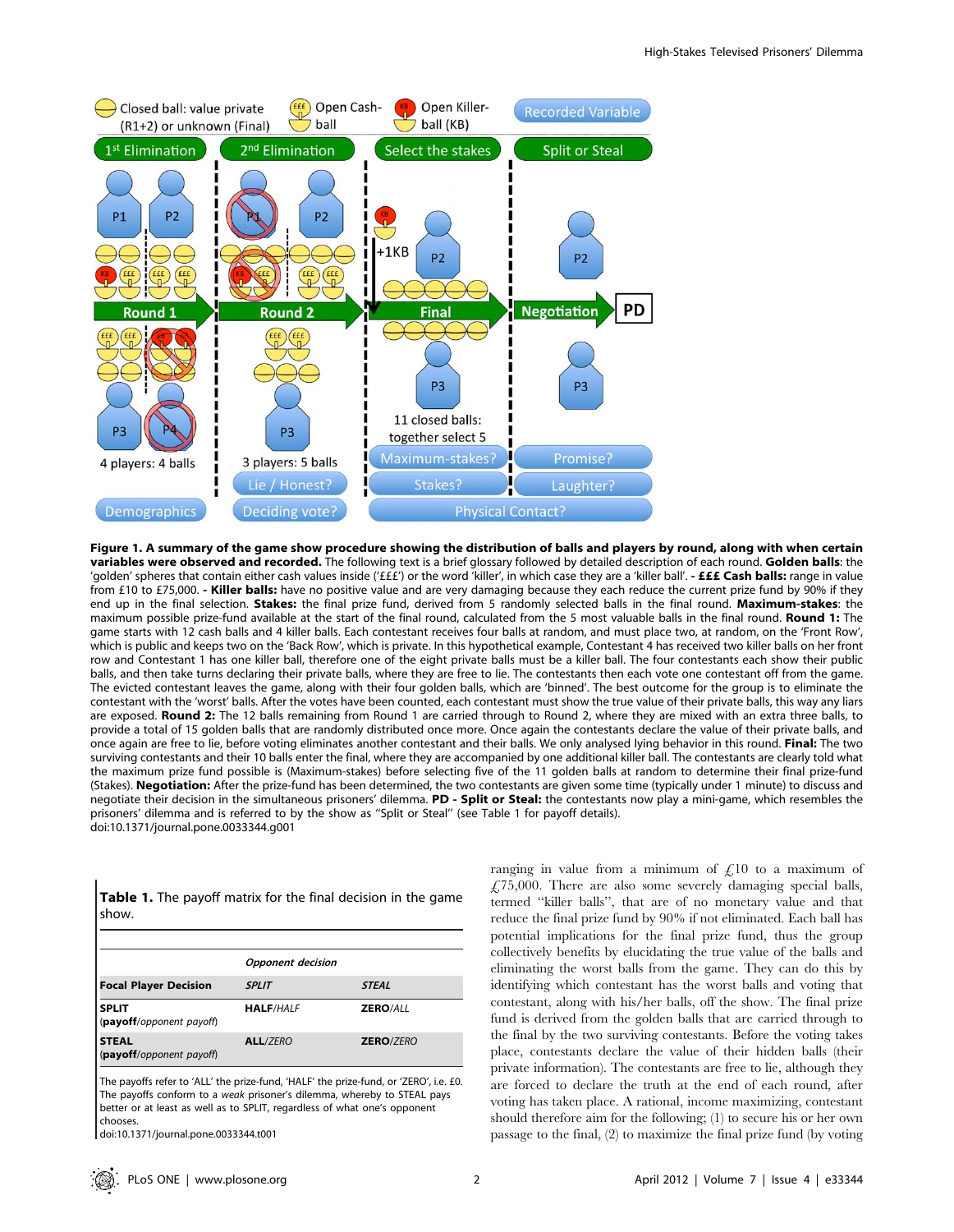out contestants with low value golden balls and/or killer balls), and (3) to pair himself or herself with a cooperative contestant in the final round. Of course these multiple goals may not be mutually compatible. Such a structure of the earlier rounds allows us to analyse the frequency and consequences of lying versus honest behavior.

We use data from this television show to: (1) examine the extent to which individuals cooperate when 'playing' for large stakes; and (2) determine the correlates or cues of cooperation. Our aim is to provide observational data from a game with high stakes, to both complement existing experimental studies and suggest new issues that would benefit from experimental study, analogous to the use of observational field studies in the field of animal behavior [27]. Game theoretical predictions of how individuals will behave depend upon what individuals are trying to maximise (their 'utility' function), which can depend upon income, but also factors such as the welfare of others or an aversion to inequity [28–30]. However, our aim is to determine the factors of their environment, including their opponent's phenotype, which contestants are responding to, and not to test strong  $\alpha$  priori predictions. We use game theory models based on a rational Homo economicus and evolutionary theory to guide this search, because they suggest correlates that could be important. Our starting point is that each contestants desires that his or her opponent splits, and thus should behave in such a way that he or she thinks will maximize the probability of such an outcome.

Since submitting our results to peer review we have learned of another study, by van den Assem et. al. that uses the same data set to address similar questions, and has now been accepted for publication in Management Science [31]. Their dataset is slightly larger than ours (five versus three series) because more episodes had been filmed when they started their study and thus their results are not expected to be exactly the same. In addition we take a more biological viewpoint and thus only we analyse the effects of geographical distance, laughter and physical contact between opponents (see Methods below). We also are unique in presenting the data from the pre-game interviews that reveals contestants' declared preferences and strategies (see Methods below).

# Methods

#### Data Collection

We purchased all 150 episodes (series 1, 2, and 3, first aired March 2007–May 2008) that were available at the time in DVD format from Endemol UK in October 2008. One episode was a duplicate. We also excluded six episodes because they featured contestants that had been on before. Thus our samples size is 143 episodes, featuring the decisions and behavior of 286 contestants.

## Data scoring

Every episode was watched in real-time by one of us (MNB-C), who recorded variables without knowledge of the final outcome of the episode. The variables can be grouped, for the purposes of presentation (the analysis is not affected by their groupings), into three sets. These sets are: (i) Contestant demographics, which are variables that are fixed at the start of an episode for each contestant and their opponent; (ii) Structural variables, which develop as the episode proceeds but are not 'behavioral', these could be said to make up the environment contestants experience (excluding the phenotypes of their opponents); and (iii) Behavioral variables, which are the actions of the contestants and their opponents. A summary of the variables and when they were recorded can be seen in Figure 1.

## Contestant preferences

Our dataset allowed us to score the preferences of the contestants before they played the game and to compare these with their final decisions, thus we could compare the frequencies of different preferences, different choices, and consistency of preferences. We could do this because before the game begins the contestants are interviewed in private and asked to talk about how they will play the game. The contestants' responses are freeform and therefore not every contestant specifies what decision they will make in the final game (if they get that far) - we did not include this variable in the full model of the main analysis because it was not available for all contestants.

#### Contestant demographics (6 variables)

We recorded the age and sex of each contestant (''Age'' and ''Sex'' respectively) and for their opponent (''Opponent-Age'' and ''Opponent-Sex'' respectively). We also used the given home location of each contestant and their opponent to calculate the distance between the two (''Distance''). Finally, we also noted which series their episode was from in order to control for any changes over time as later contestants are possibly influenced by viewing earlier series (''Series''). We did not use episode number as is used by van den Assem et. al. [31], for each series was recorded in full before been shown, therefore contestants from relatively later episodes within a series were not exposed to more episodes than contestants from relatively earlier episodes. Distance was calculated by taking the shortest automobile route calculated on GoogleMaps. We accept that such measurements are imperfect.

#### Structural variables (3 variables)

The contestants play for a prize fund at the end of the game. This prize fund is determined by the picking of five golden balls at random from a selection of 11 (see Figure 1). The contestants and viewers are always and repeatedly made aware of the maximum potential prize fund possible, which is the sum of the five most valuable balls. To test if contestants are sensitive to both the prize fund and the prize fund as a proportion of what they could have won, we recorded both the prize fund contested (''Stakes'') and the maximal potential prize fund possible (''Maximum-stakes''). Prior to the final round of the game (see Figure 1), there are three contestants competing for the final two places. In this stage, the contestants each vote one contestant off, and typically two contestants will cancel each other's votes out by voting for each other, thus leaving the other contestant with the deciding vote. This dynamic is often 'common knowledge'. We tested to see if these "Deciders" as we called them, reaped any benefits from their status in the form of increased rates of splitting by their opponent in the final, and if their status affected their own decision making.

## Behavioral variables (8 variables)

For each contestant we recorded if they, or their opponent, lied or not (''Lie'', ''Opponent-lie'' respectively) in the round preceding the final decision to split or steal. We also recorded if they, or their opponent, initiated any physical contact during the final round or negotiation stage (''Touch'', ''Opponent-touch'' respectively). We also recorded if, during the negotiation stage, which occurs immediately after the stakes have been determined and immediately prior to the final decision to split or steal, contestants or their opponents made a promise to split (''Promise'', ''Opponent-Promise'' respectively), and if they, or their opponent, initiated any laughter (''Laugh'', ''Opponent-laugh'' respectively).

Lies came in two types, contestants could lie by denying they had a killer-ball (and that it was a cash-ball instead), or they could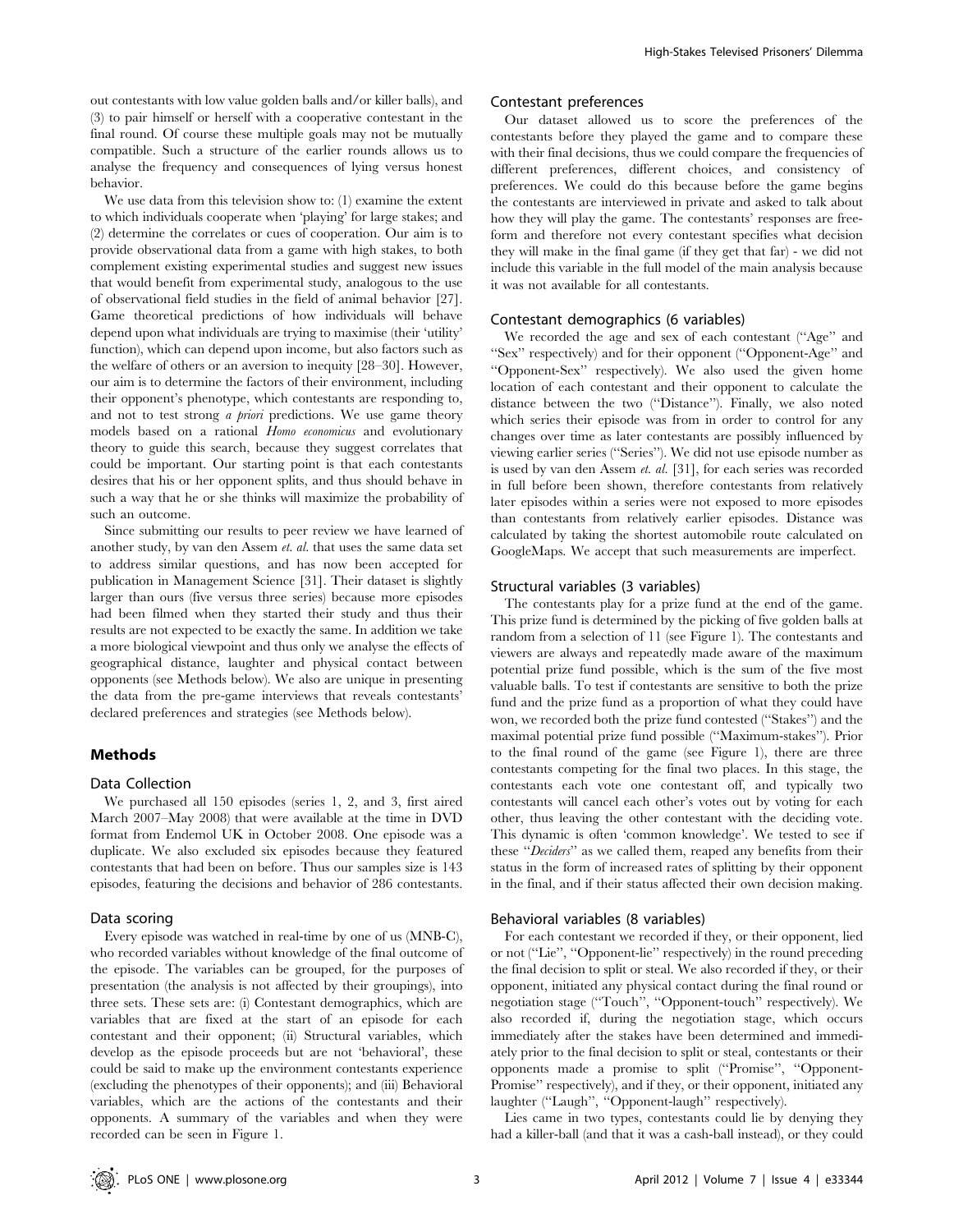inflate the values of their cash –balls (see Figure 1). Promises were only scored if a contestant explicitly stated that they would split. Specifically, the following definitive phrases were coded as promises; "I will split", "I am going to split", "I promise to split". Phrases such as "I want to split", "we are going to split", "we should split", and "I came here to split", were not coded as promises. We accept that the term 'Promise' may not be the best fitting term for such a variable, and it could have maybe been termed 'Commitment' or some other term, but we believe this to be a semantic point only. Contestants that initiated laughter (during the final negotiation stage) were those that laughed but not in direct response to the laughter of their opponent. It was therefore possible for none, one, or both contestants to initiate some laughter. Touching was coded in a similar manner, as most physical contact was initiated by one contestant and completed/ allowed by the other. Therefore, contestants that initiated physical contact were those that made the first or only move in a particular instance of contact. It was therefore possible for none, one, or both contestants to initiate an instance of physical contact.

#### Analyses

We transformed the non-normally distributed variables 'Age', 'Distance', 'Stakes' and 'Maximum-Stakes' by taking their natural logarithms. As our response variable was binary (to 'split' or 'steal'), we fitted binary logistic Generalized Linear Models (GLM), with errors clustered at the level of individual episodes, and tested for the significance of model effects using Wald's  $\chi^2$ [32]. The final Minimum Adequate Model (MAM) was chosen based on a comparison of Akaike Information Criterion (AIC) scores [33]. Statistics reported are from the final model.

# Results

## What is the frequency of cooperation/defection?

Fifty percent of the 286 contestants chose ''split'' and 50 percent chose ''steal''. If the choices of contestants were correlated or coordinated then one can predict the distribution of episodes resulting in a split-split, split-steal, or steal-steal outcome. This is done by using the observed frequency of split  $(P = 0.5)$  and steal  $(Q = 1-P)$  and by testing if the observed distribution differs significantly, using a chi-square test, from those predicted by  $p^2+2pq+q^2=1$ . We found that the distribution of episodes was as one would expect by chance given the observed probability of splitting or stealing (39 episodes of split:split, 39 of steal:steal, and 65 of split: steal,  $\chi^2$ <sub>2</sub> = 1.182, P = 0.554), suggesting that the responses of the contestants were neither correlated nor coordinated.

### Are there different 'types' of contestant?

Fifty-nine percent of contestants ( $N = 148$  of 252 interviewed) clearly stated in their interview whether they intended to split or steal in the final round, and they were equally likely to say that they would split  $(N = 68)$  or steal  $(N = 80,$  Fisher's exact test:  $P = 0.282$ . Females were less likely to express a clear intention to either split or steal (66 of 131 females versus 82 of 121 males, Fisher's exact test:  $P = 0.003$ , because, even though both sexes were equally likely to say they would split (38 of 131 females versus 30 of 121 males, Fisher's exact test:  $P = 0.480$ , females were less likely to say they would steal (28 of 131 females versus 52 of 121 males, Fisher's exact test:  $P = 0.0003$ . Seventy percent of the contestants (104 of 148) were true to their stated intentions, (the statement is not seen by other contestants so there is no strategic reason to lie), which is significantly greater than the proportion expected by chance (Binomial sign test: 104 successes in 148 trials,

 $P<0.0001$ ). The probability of playing as they had intended was the same whether the contestants stated they would split or steal (21 of 68 splitters subsequently chose steal versus 23 of 80 stealers who subsequently chose split, Fisher's exact test:  $P = 0.857$ , and whether they were female or male (22 of 66 females versus 22 of 82 males, Fisher's exact test:  $P = 0.470$ . Thus the ratio of splitters to stealers would appear to be equal as estimated by either contestants' hypothetical preferences or actual choices, although both types are equally likely to change their mind, with a probability of approximately 0.3 (95% CI: 0.23–0.38).

#### Correlates of cooperation

The main statistical model is summarised in table 2 and all the results below are detailed therein.

Contestant demographics. Older contestants were more likely to split (GLM: Wald  $\chi^2 = 9.12$ , P = 0.003), although contestants were not responsive to the their opponent's age (GLM: Wald  $\chi^2$  = 0.01, P = 0.980). Overall, the sexes were equally likely to split when paired with the opposite sex (out of 91 pairings, females split 47 times and males 45 times) and appeared to prefer splitting with females (all female pairings were more cooperative than all male pairings). However, there was an interaction between the sexes that depended upon the season, with females becoming increasingly likely to split with females, and steal from males, in the later seasons (Wald  $\chi^2$  = 8.72, P = 0.003, Figure 2). The distance between the two contestants current home-towns had no significant effect although there was a suggestion that male contestants were less cooperative with geographically close opponents (Wald  $\chi^2 = 3.77$ , P = 0.052).

**Structural variables.** The mean  $\pm$  S.E.M and median Stakes were  $\mathcal{L}$ 14,094 $\pm \mathcal{L}$ 1,121, and  $\mathcal{L}$ 5,460 respectively, ranging from a minimum of  $\text{\textsterling}3$  to a maximum of  $\text{\textsterling}93,250$ . The mean  $\pm$ S.E.M and median Maximum-stakes available were £47,342 $\pm$ £1,676, and £40,000 respectively, ranging from a minimum of  $\text{\textsterling}5,000$  to a maximum of  $\text{\textsterling}168,100$ . Contestants were sensitive to the size of the prize fund available, becoming more likely to steal when the stakes were larger (GLM: Wald  $\chi^2$  = 5.98, P = 0.014, Figure 3), but there was an interaction between the stakes and the maximum-stakes possible, suggesting that for a given prize fund, contestants are more likely to split if the potential prize fund was larger (GLM: Wald  $\chi^2 = 6.86$ , P = 0.009). Deciders were no more or less likely to split, nor were the receivers of their deciding vote (GLM: Wald  $\chi^2 = 0.01$ , P = 0.922).

Behavioral variables. Contestants that either told a lie or were honest in the penultimate round were no more or less likely to split (GLM: Wald  $\chi^2 = 1.86$ , P = 0.173). Overall, contestants were also unaffected if their opponent had lied or not (GLM: Wald  $\chi^2$  = 0.07, P = 0.798), but a re-run of the analysis with those that only told a lie to deny having a killer-ball excluded  $(N = 81)$ , showed that those that inflated the value of their cash balls ( $N = 30$ ) received less cooperation than honest contestants (GLM: Wald  $\chi^2$  = 4.36, P = 0.037).

Contestants that 'promised' to split were more likely to do so (GLM: Wald  $\chi^2$  = 21.10, P<0.001), but their promises only had a marginally non-significant effect upon increasing the likelihood that their opponents split (GLM: Wald  $\chi^2 = 3.53$ , P = 0.060). Contestants that initiated laughter were more likely to split (GLM: Wald  $\chi^2$  = 9.92, P = 0.002), but as with promises, such laughter had no significant effect upon their opponents (GLM: Wald  $\chi^2$  = 1.25, P = 0.264). There was a significant interaction between contestants that initiated physical contact or were simply the receivers of such physical contact, with contestants that neither initiated physical contact nor were touched, being more likely to split than anyone else (GLM: Wald  $\chi^2 = 5.77$ , P = 0.016, see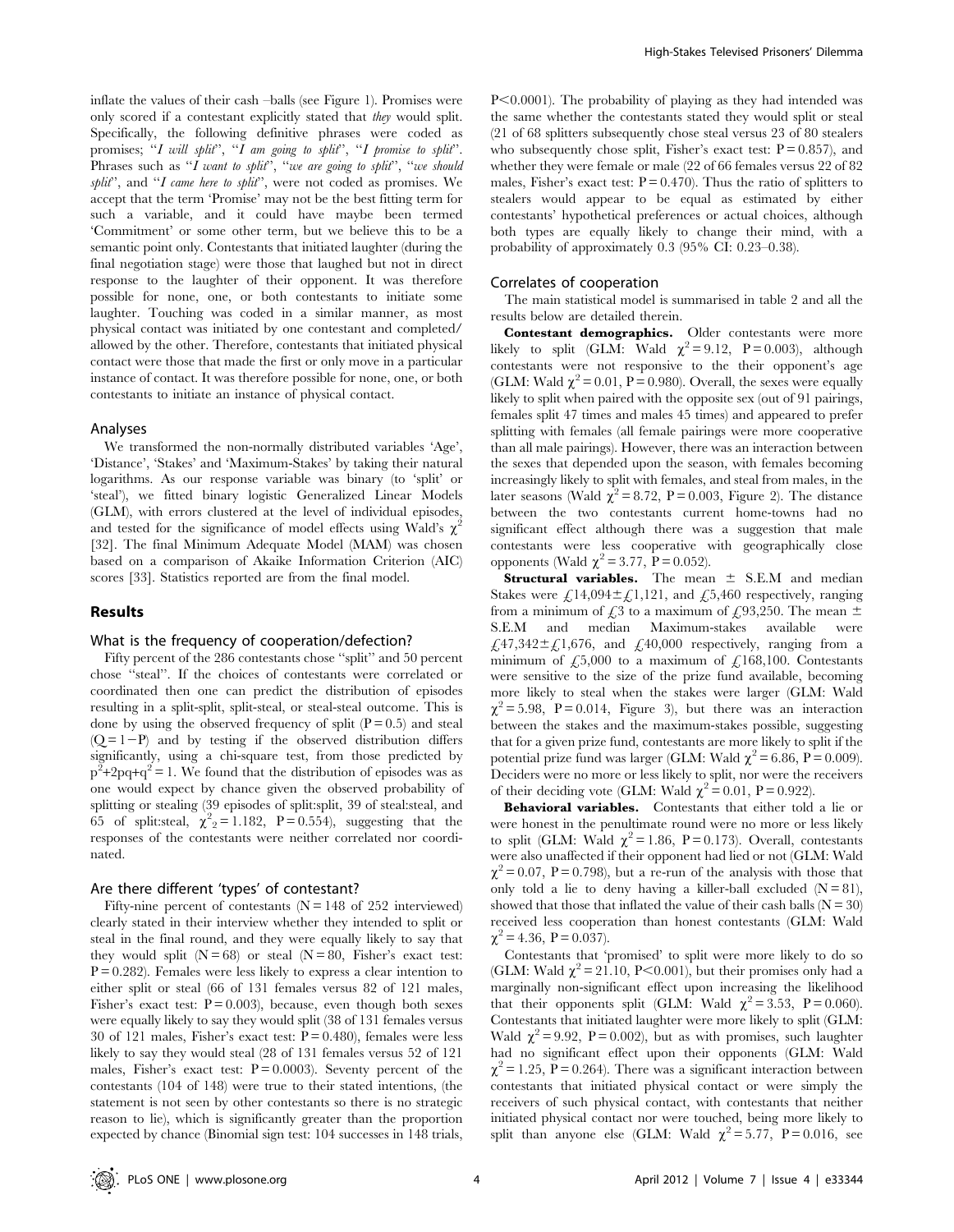Table 2. Binary logistic generalized linear model on the probability of Split versus Steal (N = 286, with errors clustered to 143 episodes).

| <b>Model Effect (Term)</b>       | Wald $\chi^2$ | P          | <b>Beta</b> | Odds ratio     | Wald $\chi^2$             | P     | <b>Beta</b> | <b>Odds ratio</b> |
|----------------------------------|---------------|------------|-------------|----------------|---------------------------|-------|-------------|-------------------|
| Contestant<br>demographics       | Final model   |            |             |                | Excluded from final model |       |             |                   |
| Age $(log)^1$                    | 9.12          | 0.003      | $-1.51$     | 0.220          |                           |       |             |                   |
| Opponent-Age (log)               | $\sqrt{2}$    | $\prime$   | $\sqrt{2}$  | $\sqrt{2}$     | 0.01                      | 0.980 | $-0.01$     | 0.988             |
| Sex                              | 3.90          | 0.048      | $-7.09$     | 0.293          |                           |       |             |                   |
| Opponent-sex                     | 0.50          | 0.478      | $-1.50$     | 0.713          |                           |       |             |                   |
| Distance (log)                   | 1.40          | 0.237      | $-0.67$     | 0.513          |                           |       |             |                   |
| <b>Series</b>                    | 2.10          | 0.148      | 0.14        | 1.147          |                           |       |             |                   |
| Sex*Distance <sup>2</sup>        | 3.77          | 0.052      | 0.85        | $\prime$       |                           |       |             |                   |
| Sex*Opponent_sex                 | 6.97          | 0.008      | 4.06        | $\sqrt{2}$     |                           |       |             |                   |
| Sex*Series                       | 0.68          | 0.411      | 0.74        | $\overline{1}$ |                           |       |             |                   |
| Opponent_sex*Series              | 1.81          | 0.178      | 0.57        | $\sqrt{2}$     |                           |       |             |                   |
| Sex*Oppo_sex*Series <sup>3</sup> | 8.72          | 0.003      | $-2.09$     | $\prime$       |                           |       |             |                   |
| Structural variables             |               |            |             |                |                           |       |             |                   |
| Stakes (log)                     | 5.98          | 0.014      | $-2.66$     | 1.208          |                           |       |             |                   |
| Max-stakes (log)                 | 8.72          | 0.003      | $-2.78$     | 0.567          |                           |       |             |                   |
| Stakes*Max-stakes <sup>4</sup>   | 6.86          | 0.009      | 0.27        | $\sqrt{2}$     |                           |       |             |                   |
| Decider                          | $\prime$      | $\sqrt{2}$ | $\sqrt{2}$  | $\sqrt{2}$     | 0.01                      | 0.922 | $-0.03$     | 0.968             |
| Behavioural variables            |               |            |             |                |                           |       |             |                   |
| Lie                              | $\sqrt{2}$    | $\prime$   | $\sqrt{2}$  | $\prime$       | 1.86                      | 0.173 | $-0.42$     | 0.656             |
| Opponent-lie                     | $\prime$      | $\sqrt{2}$ | $\sqrt{2}$  | $\sqrt{2}$     | 0.07                      | 0.798 | $-0.08$     | 0.927             |
| Promise <sup>5</sup>             | 21.10         | 0.001      | 1.41        | 4.095          |                           |       |             |                   |
| Opponent-promise                 | 3.53          | 0.060      | 0.58        | 1.780          |                           |       |             |                   |
| Laugh <sup>6</sup>               | 9.92          | 0.002      | 1.09        | 2.975          |                           |       |             |                   |
| Opponent-laugh                   | $\prime$      | $\prime$   | $\sqrt{2}$  | $\prime$       | 1.25                      | 0.264 | 0.41        | 1.510             |
| Touch                            | 1.05          | 0.305      | $-0.30$     | 0.743          |                           |       |             |                   |
| Opponent-touch                   | 0.10          | 0.749      | 0.75        | 2.114          |                           |       |             |                   |
| Touch*Oppo-touch <sup>7</sup>    | 5.77          | 0.016      | $-1.28$     | $\sqrt{2}$     |                           |       |             |                   |
| Sex*Touch <sup>8</sup>           | 4.33          | 0.038      | 1.20        | $\prime$       |                           |       |             |                   |

<sup>1</sup>Older contestants were more likely to SPLIT.

<sup>2</sup>Males were more likely to SPLIT with geographically distant opponents.

<sup>3</sup>Over time, females became both more likely to SPLIT with females and less likely to SPLIT with males, males showed no change over time.

4 STEALING was more likely as stakes increased but SPLITTING was more likely as the loss in potential winnings was increased.

<sup>5</sup>Promising was a reliable cue of increased probability of SPLITTING.

<sup>6</sup>Initiating laughter was a reliable cue of increased probability of SPLITTING.

<sup>7</sup>Touching was a reliable cue of STEALING, and being touched induced STEALING.

<sup>8</sup>Touching may only be a reliable cue of STEALING for males.

doi:10.1371/journal.pone.0033344.t002

Figure 4). Thus touching appeared to be a reliable cue of stealing, although perhaps only for Males (GLM: Wald  $\chi^2$  = 4.33,  $P = 0.038$ .

# Discussion

We used data from the television game show Golden balls as an observational (non-experimental), high-stakes, prisoners' dilemma game. Contestants: (1) were sensitive to the size of the stakes, being more likely to steal if the prize-fund was relatively larger (Figure 3); (2) were more likely to steal if their opponent had inflated the value of their cash balls; (3) were more likely to split if they had initiated laughter, and more likely to steal if they had either touched their opponent or been touched by their opponent. The sexes were equally likely to split when playing against each other, but females appear to be shifting towards preferring to split with females and to steal with males (Figure 2).

#### Why do the stakes matter?

Contestants were sensitive to the size of the stakes, and appeared to judge the value of the stakes in both absolute terms, and as a proportion of the maximal prize fund that was possible. This suggests that people use relative size heurestics to determine the true worth of money, an effect reviewed and termed ''anchoring'' by Ariely [34]. This result may have implications for the external validity of economic experiments played for typically small stakes, although of course it could be argued that our televised setting is just as problematic for external validity. Currently there is mixed evidence on the impact of raising the stakes for economic games, with many studies showing no effect, especially in the ultimatum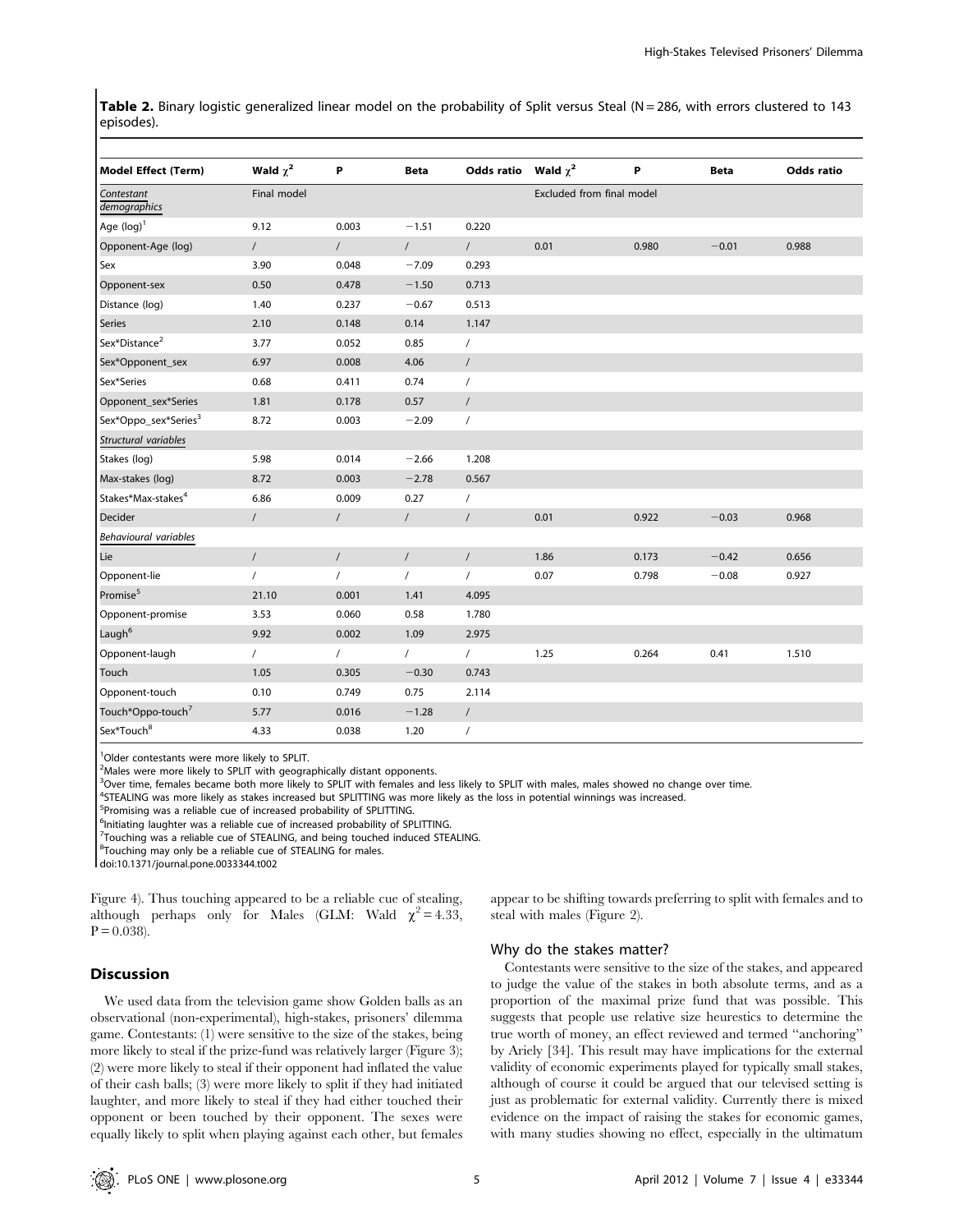

Figure 2. The proportion of splitting across series and depending on the sex of a contestant and the sex of their opponent. How contestants responded to their opponent's sex depended on their own sex and the series. Males (on the right) from different series behaved similarly but females (on the left) from later series were more cooperative to females and less cooperative to males compared to females from earlier seasons. doi:10.1371/journal.pone.0033344.g002



Figure 3. Logistic regression plot of the probability of a contestant splitting depending upon the value of the prize fund (Stakes). The probability of a contestant splitting decreased with larger stakes. The equation for the fitted response to the prize fund held the Maximal possible prize fund constant at the mean value of £40,324. The data have been separated, to improve visualization, by a process of shifting slightly from their true positions to slightly above 0 or slightly below 1. doi:10.1371/journal.pone.0033344.g003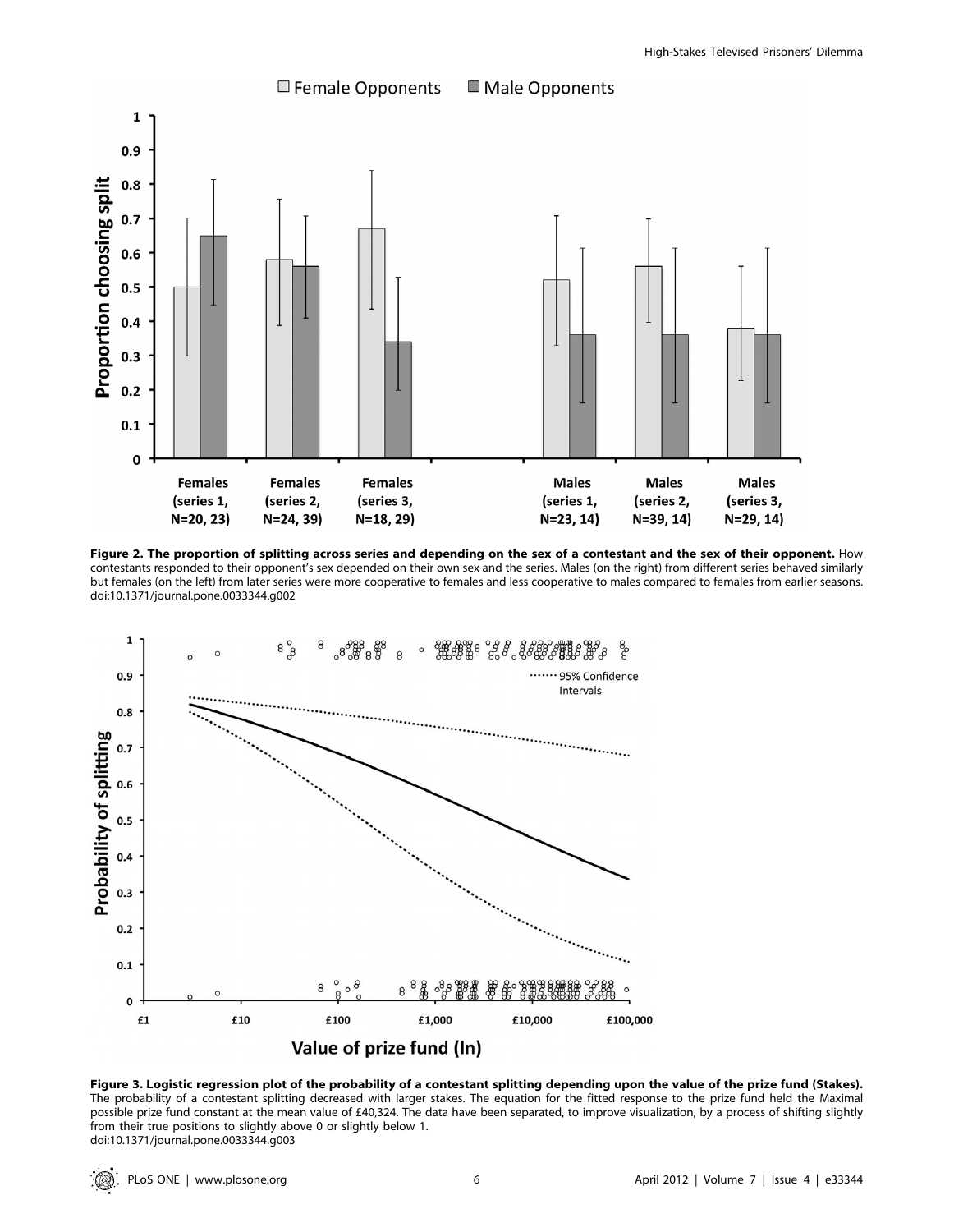

Figure 4. The proportion of splitting depending on whether a contestant initiated physical contact and/or whether their opponent initiated contact during the final two stages of the show. Contestants that were not involved in any physical contact were more likely to split than contestants that either initiated contact or were merely the receivers of such contact. doi:10.1371/journal.pone.0033344.g004

game (where an effect is not necessarily expected because there are many equilibria), but an absence of proof is not proof, and it may just be that a sufficiently large change in stakes is required [25,35– 38].

### Contestant demographics and subject pools

We found that older contestants were more cooperative, and that the sexes appeared to treat each other differently. This has two implications for laboratory studies, whereby participants are typically university students and thus typically under 30 years old, and usually unaware of the identity and characteristics of their 'opponents'. The first implication is that absolute levels of experimental cooperation may be under-estimates, but this should not be a problem as well designed studies aim to compare the response of participants to different treatments, rather than the absolute level of cooperation in particular treatments, and our data has nothing to say with regards to how different participants respond to different treatments [39]. The second implication is that the results of experiments may differ when participants are free to form opinions, perhaps stereotypical ones, about their opponents.

Just as laboratory experiments are criticized for only analyzing young students, this study can be criticized for studying a potentially non-random sample of the population [21,22,40,41]. Although the contestants appeared to vary considerably on the show, they were a mixture of self-selected and commercially selected people. It would not be unreasonable to suggest that the personality types that are prepared to apply for the show are biased towards traits such as extroversion or sensation-seeking for example. Is this a problem? Boone et al's 1999 study examined the impact of personality on behavior in the prisoners' dilemma and found that "*personality matters*", with 'sensation-seekers' and 'selfmonitors' and those with an 'internal locus of control' showing more cooperation [42]. However, this result was driven by differences in the repeated version of the game, and there were no significant differences in the one-shot game, but one could also argue that our data do not come from a one-shot game due to the preceding rounds. Such an interaction was also shown for 'selfmonitors' by Danheiser and Graziano's 1982 study [43]. Additionally, Rapoport's 1988 study found no difference, in a one-shot game, between ''Professionals'', ''Students'', and ''Employees'', but found that ''Business people'' were marginally less cooperative, although of course professions are a crude proxy for personality [26].

Therefore the effect of personality on a one-shot encounter appears mixed at best, and a comparison between the overall result of our study (50% cooperation) matches well with the overall result of Rapoport's 1988 study, which found that 53% of 138 participants cooperated in a one-shot weak prisoners' dilemma [26]. Furthermore, our result is consistent with that found in the first round of play of many economic experiments, and the overall mean of 47% calculated from 130 experiments reported in Sally's 1995 [16] meta analysis of the prisoners' dilemma and the 51% reported by Ledyard's 1995 survey [44]. Thus our subject pool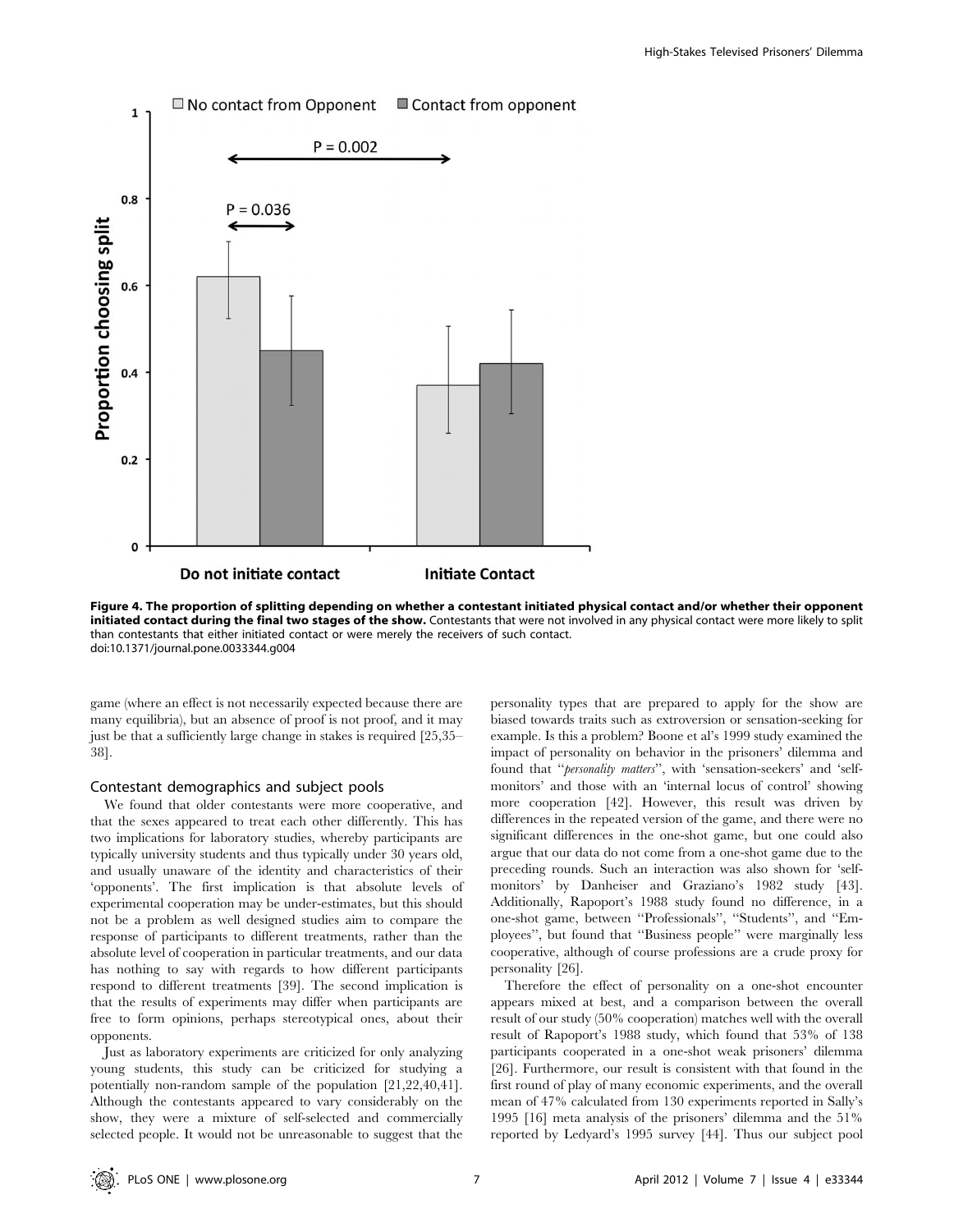would appear to by reasonably 'typical' for such a perhaps 'WEIRD' (Western Educated, Industrialised, Rich, and Democratic) sample [40,41].

## Honesty and honest signals of cooperation

Contestants could presumably increase their chances of making the final round by lying about their private information, but if they lied by inflating the value of their cash-balls they suffered from reduced cooperation, perhaps as a result of anger or reduced trust from their opponent. This may explain why only 82 of the 429 contestants in the penultimate round chose to lie about their cash balls. In contrast, contestants that lied by denying having killerballs were not treated differently, perhaps because their lies were seen as 'understandable', as the only viable course of action open to a contestant with a 'bad hand'.

The correlation between initiating laughter and cooperating is consistent with the idea that laughter and smiling function as honest signals of cooperation [45–50]. Such honest signals can be explained if they are too costly for defectors (by the 'handicap principle') [51–53] or if they are linked genetically by the same, or tightly linked, gene(s) (the 'green beard' mechanism) [54,55]. However laughter is presumably very cheap, for both cooperators and defectors, and there is no good reason to believe or expect that laughter and cooperating are linked genetically [54]. Alternatively, laughter may generally serve to signal a desire to enter into a mutualistic arrangement or to signal appeasement [56], a situation whereby the signaler and receiver both favour the same outcome [57]. Such a signal would not be adaptive within a one-shot prisoners' dilemma, because the lack of repeated interactions would remove the shared interest between interactants. It is therefore difficult to discern if our contestants were able to read such signals as suggested by results of other studies [58,59]; but the significant role of non-verbal communication in ensuring trust and cooperation has been shown elsewhere [50].

The same argument applies to the function and value of promises. Even though non-binding promises in a one-shot interaction should be worthless we found that those contestants that explicitly stated or promised that they would split were more likely to split [13]. A similar result was reported in a Dutch sample of a similar show [18] and pre-play communication was shown to increase cooperation in the 1995 meta analysis by Sally [16]. However, once again we found that this potential signal of cooperation had no significant effect upon contestant's opponents. Which may explain why stealers did not merely lie and pretend that they were going to split.

Physical contact has been suggested to facilitate bonding through the release of endorphins [60], but it had an adverse effect in our data (see Figure 4), perhaps because whilst laughter is perhaps somewhat difficult to fake convincingly, reaching out and touching somebody is perhaps less so. In fact our contestants seemed to believe too much in the power of touch, and stealers were arguably prone to reach out in an attempt at manipulation, an attempt that perhaps merely served to signal insincerity.

How do the results of our study compare with those of van den Assem et. al. [31]? Both studies found that cooperation decreased as the stakes increased and that there was an ''anchoring'' effect of the maximal possible prize-fund, although van den Assem et. al. suggest that this effect no longer occurs in later series (series we do not have the data for). In addition, both studies found that ''promises'' were a reliable cue of cooperation but that they had no detectable effect on opponents. Both studies also found lying to be non-significant although we found that it depended on the type of lie, and we also found the above-described effects of laughter and physical contact. In contrast, van den Assem et al. found that

contestants were less likely to cooperate with those that had tried to vote them off earlier in the show, whereas we analysed the voting behavior in a different way. In the penultimate round, with two contestants votes often cancelling each other out, we recorded who had the deciding vote and found that these individuals were no more or less likely to cooperate nor more or less likely receive cooperation. As contestants cannot positively vote 'for' another, but can only vote 'against' others, we suggest that this is why we found no positive effect, whereas van den Assem et. al. recorded votes against the focal player. They also recorded the voting behavior from round one (which we excluded to reduce complexity and uncertainty), and thus had a larger sample of negative votes. It is unclear whether this increased statistical power or a cognitive/behavioural bais in responding to negative votes over positive votes is responsible for the difference in results between the studies.

## To split or steal: a repeated game or a one-shot game?

We described the final game in our show, and the unit of our analysis, as a one-shot weak prisoners' dilemma, but is it really a one-shot game? Our result of 50% cooperation matches well with the 53% cooperation found in Rapoport's study on the one-shot weak prisoners' dilemma [26]. However perhaps our game should be seen as the end round of a repeated, multi-faceted game? How does our data compare to the final rounds in a finitely repeated prisoners' dilemma? Miller and Andreoni compared finitely repeated games (played with one partner for 10 rounds) and one-shot games (played one time with 10 sequential partners) and found that cooperation was higher in the finitely repeated game, in contrast to models based on rational backwards induction [15]. Although cooperation was higher, it declined rapidly towards the final rounds of the finite game, i.e. as the reputational benefits diminished. Cooper et. al. also compared a series of 10 one shot games versus a round 10 games with the same partner and found a similar result [61]. Both studies found that initial rates of cooperation were higher in the repeated games, at around 50– 60% compared to 20–30%, but declined steeply in the final rounds of the repeated game to around 20%. It is interesting to note that a series of one-shot games with different partners appears to initiate lower levels of cooperation than in the single one-shot games of Rapport, suggesting a framing affect [26]. In comparison, our data would appear to more resemble the opening rounds of a repeated game rather than the final rounds, perhaps because our game is part of the repeated game of life, and the large television audience means that the wider reputational concerns do not diminish.

Of course if off-screen reputation concerns are so important then this begs the question of why cooperation is not even higher? One reason is that reputations can also be enhanced by punishing and perhaps merely by not cooperating with cheats in certain circumstances [62]. Or perhaps some participants are simply less concerned about their off-screen reputation. Alternatively, they may feel that the game-show setting justifies a more competitive approach and that they can plausibly argue to their peers that their in-game behavior is no guide to their real-world social behavior. It would be interesting if laboratory experiments could explicitly test the effect of framing experiments involving social dilemmas as contests versus moral decisions. Intriguingly it has already been shown that merely naming the prisoners' dilemma as the Wall Street game reduces cooperation to around 33% compared to around 66% when named the Community game [63]. Of course part of the commercial success of Golden balls is due to its deliberate mixing and blurring of frames in order to invoke competing behavioural norms ('normative conflict') [64] and thus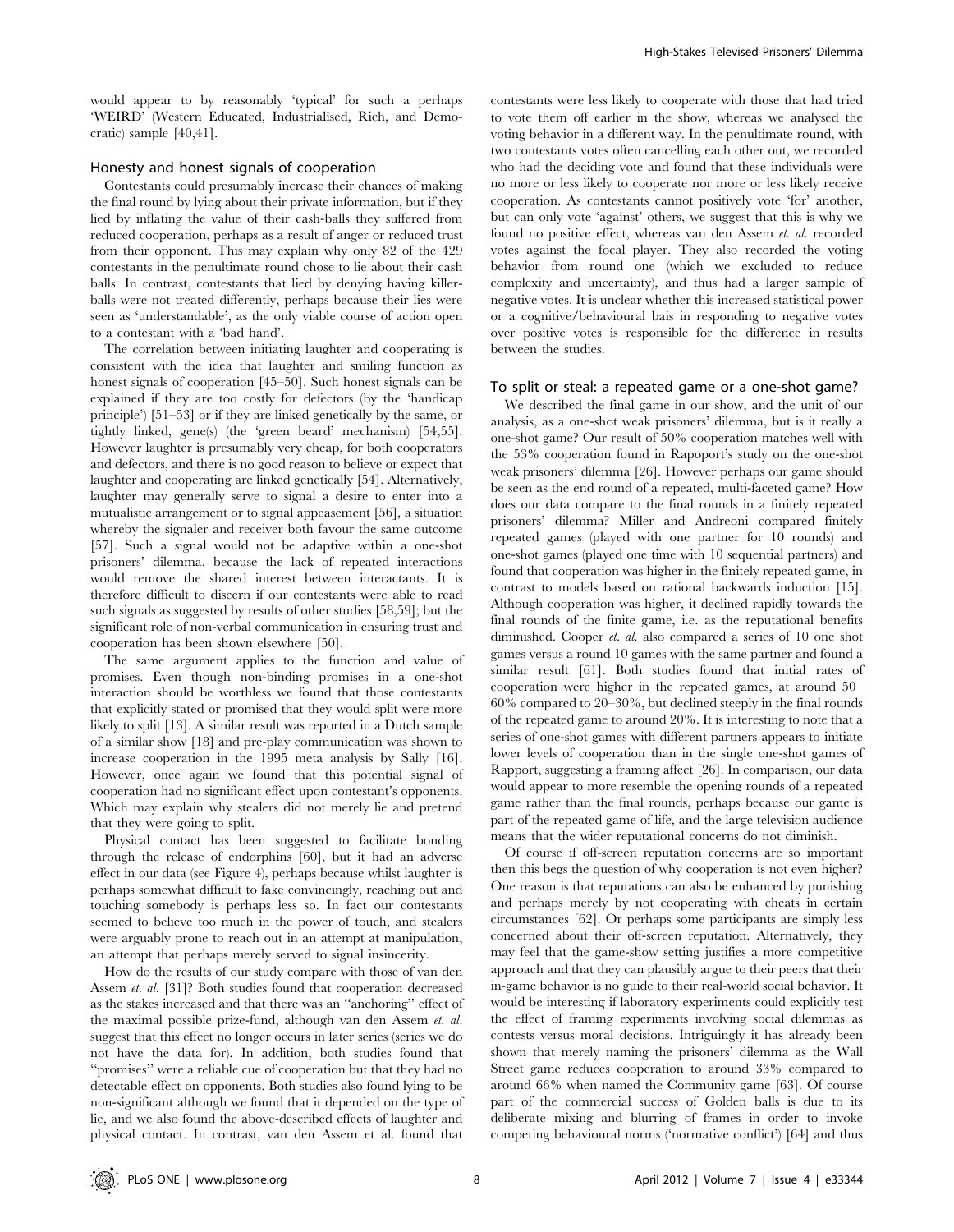create more suspense for the audience and more discord for the participants.

# Acknowledgments

We wish to thank Tara Ali at Endemol for her help in purchasing the DVDs.

## References

- 1. Alexander RD (1987) The Biology of Moral Systems. New York: Aldine de Gruyter.
- 2. Maynard Smith J, Szathmary E (1995) The Major Transitions in Evolution. Oxford: W.H. Freeman.
- 3. Hamilton WD (1964) Genetical evolution of social behaviour. Journal of Theoretical Biology 7: 1–52.
- 4. Levitt SD, List JA (2008) Economics Homo economicus evolves. Science 319: 909–910.
- 5. Hamilton WD (1970) Selfish and spiteful behaviour in an evolutionary model. Nature 228: 1218–1220.
- 6. Hamilton WD (1963) The evolution of altruistic behaviour. Am Nat 97: 354–356.
- 7. Bshary R, Bergmueller R (2008) Distinguishing four fundamental approaches to the evolution of helping. Journal of Evolutionary Biology 21: 405–420.
- 8. Sachs JL, Mueller UG, Wilcox TP, Bull JJ (2004) The evolution of cooperation. Q Rev Biol 79: 135–160.
- 9. West SA, Griffin AS, Gardner A (2007) Evolutionary explanations for cooperation. Current Biology 17: R661–R672.
- 10. Clutton-Brock T (2009) Cooperation between non-kin in animal societies. Nature 462: 51–57.
- 11. Axelrod R, Hamilton WD (1981) The evolution of cooperation. Science 211: 1390–1396.
- 12. Hardin G (1968) The Tragedy of the Commons. Science 162: 1243–1248.
- 13. Camerer C (2003) Behavioral game theory: experiments in strategic interaction. Princeton, N.J.: Woodstock: Princeton University Press. xv, 550 p.
- 14. Gachter S, Herrmann B (2009) Reciprocity, culture and human cooperation: previous insights and a new cross-cultural experiment. Philosophical Transactions of the Royal Society B-Biological Sciences 364: 791–806.
- 15. Andreoni J, Miller JH (1993) Rational Cooperation in the Finitely Repeated Prisoners-Dilemma - Experimental-Evidence. Economic Journal 103: 570–585.
- 16. Sally D (1995) Conversation and Cooperation in Social Dilemmas a Metaanalysis of Experiments from 1958 to 1992. Rationality and Society 7: 58–92.
- 17. Fehr E, Fischbacher U (2004) Social norms and human cooperation. Trends in Cognitive Sciences 8: 185–190.
- 18. Belot M, Bhaskar V, van de Ven J (2010) Promises and cooperation: Evidence from a TV game show. Journal of Economic Behavior & Organization 73: 396–405.
- 19. Hagen EH, Hammerstein P (2006) Game theory and human evolution: A critique of some recent interpretations of experimental games. Theoretical Population Biology 69: 339–348.
- 20. Loewenstein G (1999) Experimental economics from the vantage-point of behavioural economics. Economic Journal 109: F25–F34.
- 21. Levitt SD, List JA (2007) Viewpoint: On the generalizability of lab behaviour to the field. Canadian Journal of Economics-Revue Canadienne D Economique 40: 347–370.
- 22. Benz M, Meier S (2008) Do people behave in experiments as in the field? evidence from donations. Experimental Economics 11: 268–281.
- 23. List JA (2006) The behavioralist meets the market: Measuring social preferences and reputation effects in actual transactions. Journal of Political Economy 114: 1–37.
- 24. Lusk JL, Pruitt JR, Norwood B (2006) External validity of a framed field experiment. Economics Letters 93: 285–290.
- 25. Levitt SD, List JA (2007) What do laboratory experiments measuring social preferences reveal about the real world? Journal of Economic Perspectives 21: 153–174.
- 26. Rapoport A (1988) Experiments with N-Person Social Traps .1. Prisoners-Dilemma, Weak Prisoners-Dilemma, Volunteers Dilemma, and Largest Number. Journal of Conflict Resolution 32: 457–472.
- 27. Krebs JR, Davies NB (1993) An Introduction to Behavioural Ecology, Third Edition. Oxford, England: Blackwell Scientific Publications.
- 28. Bolton GE, Ockenfels A (2000) ERC: A theory of equity, reciprocity, and competition. American Economic Review 90: 166–193.
- 29. Charness G, Rabin M (2002) Understanding social preferences with simple tests. Quarterly Journal of Economics 117: 817–869.
- 30. Fehr E, Schmidt KM (1999) A theory of fairness, competition, and cooperation. Quarterly Journal of Economics 114: 817–868.
- 31. van den Assem MJ, Doler DV, Thaler RH. Split or steal? Cooperative behaviour when the stakes are large. Management Science. (In Press).
- 32. Crawley MJ (2007) The R book. Chichester: Wiley. viii, 942 p.
- 33. Akaike H (1974) New Look at Statistical-Model Identification. Ieee Transactions on Automatic Control Ac19: 716–723.

# Author Contributions

Analyzed the data: MBC SAW. Wrote the paper: MBC SAW. Collected the data: MBC.

- 34. Ariely D (2008) Predictably irrational: the hidden forces that shape our decisions. London: HarperCollins. xxii, 280 p.
- 35. Carpenter J, Verhoogen E, Burks S (2005) The effect of stakes in distribution experiments. Economics Letters 86: 393–398.
- 36. Kocher MG, Martinsson P, Visser M (2008) Does stake size matter for cooperation and punishment? Economics Letters 99: 508–511.
- 37. Cameron LA (1999) Raising the stakes in the ultimatum game: Experimental evidence from Indonesia. Economic Inquiry 37: 47–59.
- 38. Slonim R, Roth AE (1998) Learning in high stakes ultimatum games: An experiment in the Slovak Republic. Econometrica 66: 569–596.
- 39. Kummerli R, Burton-Chellew MN, Ross-Gillespie A, West SA (2010) Resistance to extreme strategies, rather than prosocial preferences, can explain human cooperation in public goods games. Proceedings of the National Academy of Sciences of the United States of America 107: 10125–10130.
- 40. Henrich J, Heine SJ, Norenzayan A (2010) The weirdest people in the world? Behavioral and Brain Sciences 33: 61-+
- 41. Henrich J, Heine SJ, Norenzayan A (2010) Most people are not WEIRD. Nature 466: 29–29.
- 42. Boone C, De Brabander B, van Witteloostuijn A (1999) The impact of personality on behavior in five Prisoner's Dilemma games. Journal of Economic Psychology 20: 343–377.
- 43. Danheiser PR, Graziano WG (1982) Self-Monitoring and Cooperation as a Self-Presentational Strategy. Journal of Personality and Social Psychology 42: 497–505.
- 44. Ledyard J (1995) Public goods: a survey of experimental research. In: Kagel J, Roth A, eds. Handbook of Experimental Economics. Princeton: Princeton University Press. pp 253–279.
- 45. Mehu M, Grammer K, Dunbar RIM (2007) Smiles when sharing. Evolution and Human Behavior 28: 415–422.
- 46. Owren MJ, Bachorowski JA (2001) The evolution of emotional expression: a ''selfish-gene'' account of smiling and laughter in early hominids and humans. In: Mayne TJ, Bonanno GA, eds. Emotions: Current Issues and Future Directions. New York: The Guilford Press.
- 47. Weisfeld GE (1993) The Adaptive Value of Humor and Laughter. Ethology and Sociobiology 14: 141–169.
- 48. Mehu M, Dunbar RIM (2008) Naturalistic observations of smiling and laughter in human group interactions. Behaviour 145: 1747–1780.
- 49. Schug J, Matsumoto D, Horita Y, Yamagishi T, Bonnet K (2010) Emotional expressivity as a signal of cooperation. Evolution and Human Behavior 31: 87–94.
- 50. Boone RT, Buck R (2003) Emotional expressivity and trustworthiness: The role of nonverbal behavior in the evolution of cooperation. Journal of Nonverbal Behavior 27: 163–182.
- Spence M (1973) Job Market Signaling. Quarterly Journal of Economics 87: 355–374.
- 52. Zahavi A (1975) Mate Selection Selection for a Handicap. Journal of Theoretical Biology 53: 205–214.
- 53. Grafen A (1990) Biological signals as handicaps. J Theor Biol 144: 517–546.
- 54. West SA, Gardner A (2010) Altruism, Spite, and Greenbeards. Science 327: 1341–1344.
- 55. Gardner A, West SA (2010) Greenbeards. Evolution 64: 25–38.
- 56. Mehu M, Dunbar RIM (2008) Relationship between smiling and laughter in humans (Homo sapiens): Testing the power asymmetry hypothesis. Folia Primatologica 79: 269–280.
- 57. Maynard Smith J, Harper D (2003) Animal Signals. Oxford: Oxford University Press.
- 58. Oda R, Naganawa T, Yamauchi S, Yamagata N, Matsumoto-Oda A (2009) Altruists are trusted based on non-verbal cues. Biology Letters 5: 752–754.
- 59. Oda R, Yamagata N, Yabiku Y, Matsumoto-Oda A (2009) Altruism Can Be Assessed Correctly Based on Impression. Human Nature-an Interdisciplinary Biosocial Perspective 20: 331–341.
- 60. Dunbar RIM (2010) The social role of touch in humans and primates: Behavioural function and neurobiological mechanisms. Neuroscience and Biobehavioral Reviews 34: 260–268.
- 61. Cooper R, DeJong DV, Forsythe R, Ross TW (1996) Cooperation without reputation: Experimental evidence from prisoner's dilemma games. Games and Economic Behavior 12: 187–218.
- 62. dos Santos M, Rankin DJ, Wedekind C (2011) The evolution of punishment through reputation. Proceedings of the Royal Society B-Biological Sciences 278: 371–377.